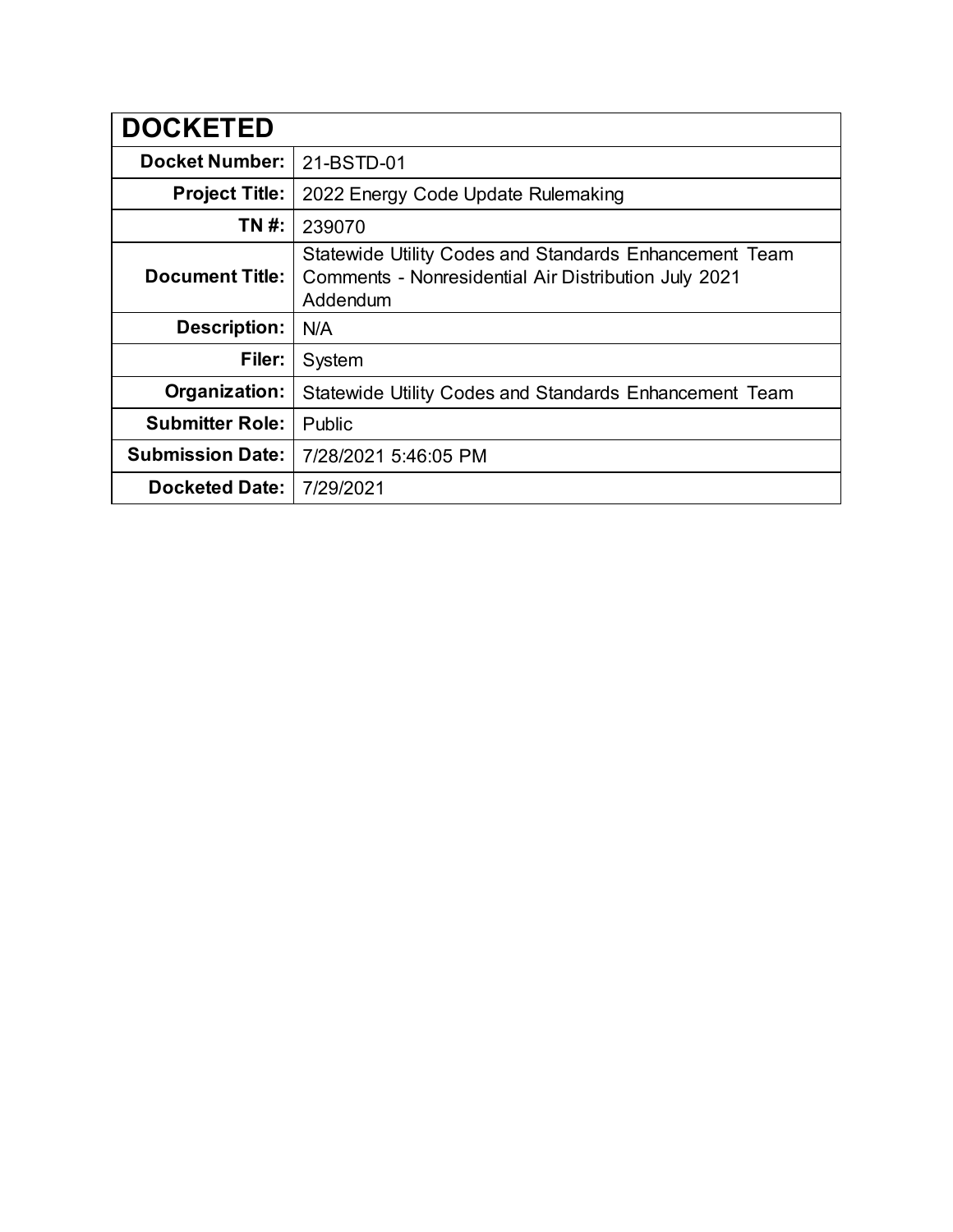Comment Received From: Statewide Utility Codes and Standards Enhancement Team Submitted On: 7/28/2021 Docket Number: 21-BSTD-01

## Nonresidential Air Distribution July 2021 Addendum

Additional submitted attachment is included below.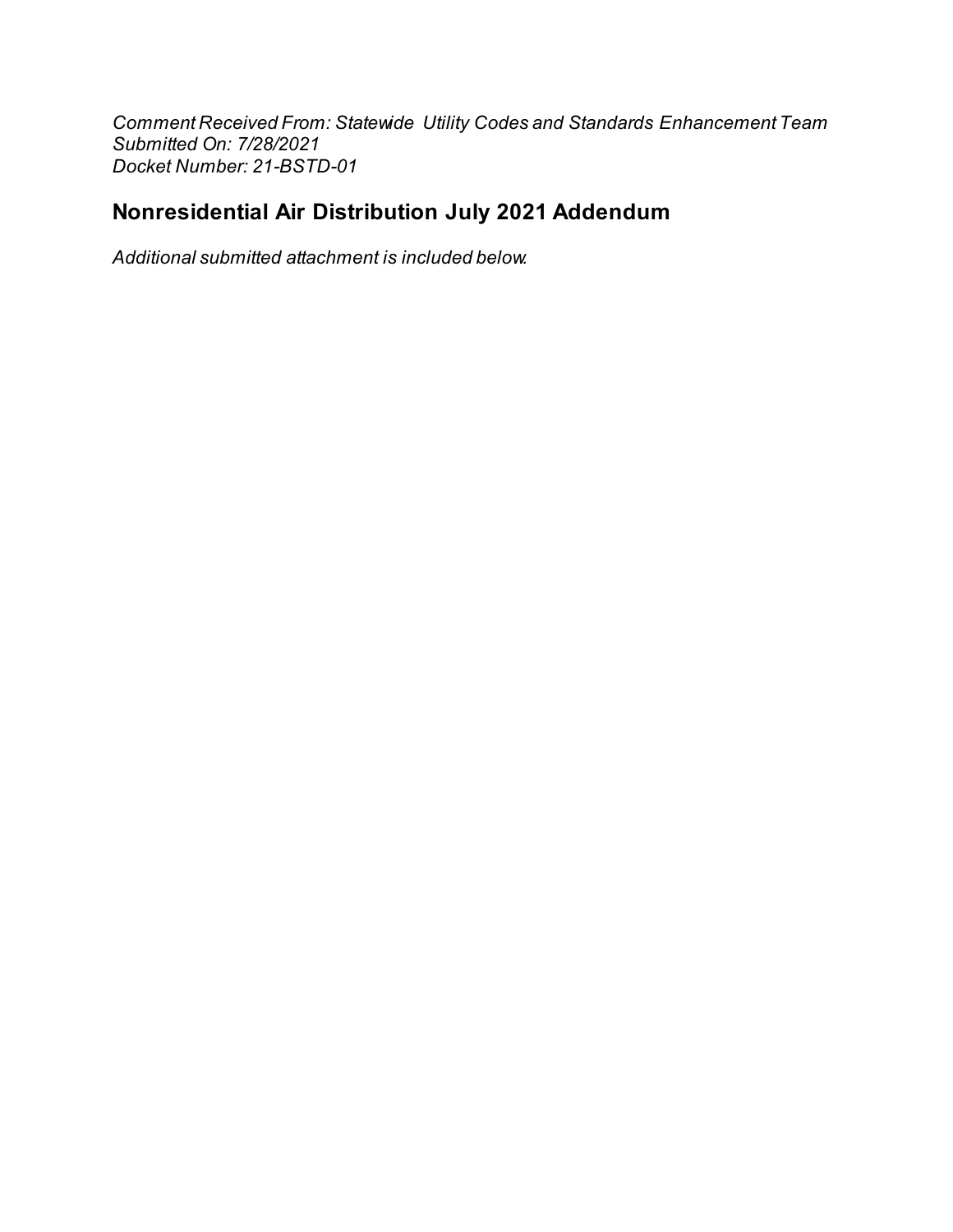# **Nonresidential Air Distribution July 2021 Addendum**



2022-NR-HVAC2-F **|** Nonresidential HVAC **|** July 2021 ADDENDUM Prepared by Energy Solutions **Please submit comments to [info@title24stakeholders.com.](mailto:info@title24stakeholders.com)** 

**CALIFORNIA CODES & STANDARDS** A STATEWIDE UTILITY PROGRAM

This report was prepared by the California Statewide Codes and Standards Enhancement (CASE) Program that is funded, in part, by California utility customers under the auspices of the California Public Utilities Commission.

Copyright 2021 Pacific Gas and Electric Company, Southern California Edison, San Diego Gas & Electric Company, Los Angeles Department of Water and Power, and Sacramento Municipal Utility District. All rights reserved, except that this document may be used, copied, and distributed without modification.

Neither Pacific Gas and Electric Company, Southern California Edison, San Diego Gas & Electric Company, Los Angeles Department of Water and Power, Sacramento Municipal Utility District or any of its employees makes any warranty, express or implied; or assumes any legal liability or responsibility for the accuracy, completeness or usefulness of any data, information, method, product, policy or process disclosed in this document; or represents that its use will not infringe any privately-owned rights including, but not limited to, patents, trademarks or copyrights.











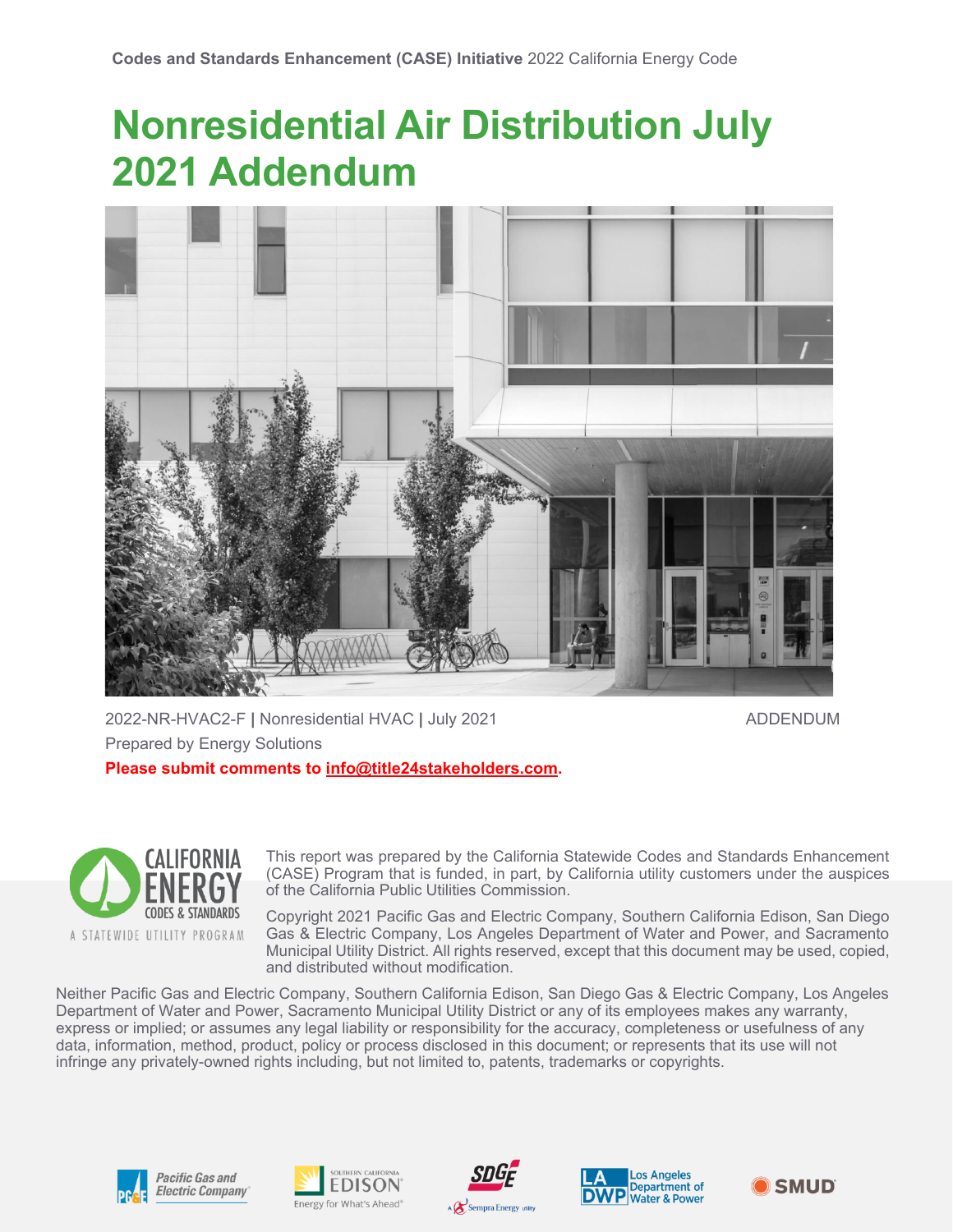## **Document Information**

| <b>Codes and Standards</b>                                                                                                                                                                                                                                                                                                    |
|-------------------------------------------------------------------------------------------------------------------------------------------------------------------------------------------------------------------------------------------------------------------------------------------------------------------------------|
| Statewide Codes and Standards Enhancement (CASE) Initiative;<br>California Statewide Utility Codes and Standards Team; Codes<br>and Standards Enhancements; 2022 California Energy Code;<br>2022 Title 24, Part 6; efficiency; fans; fan power limitations; fan<br>energy index; FEI; fan efficiency; high performance ducts. |
| Bryan Boyce (Energy Solutions); John Bade (2050 Partners)                                                                                                                                                                                                                                                                     |
| <b>Energy Solutions</b>                                                                                                                                                                                                                                                                                                       |
| California Statewide Utility Codes and Standards Team: Pacific<br>Gas and Electric Company, Southern California Edison, San<br>Diego Gas & Electric Company, Los Angeles Department of Water<br>and Power, and Sacramento Municipal Utility District.                                                                         |
|                                                                                                                                                                                                                                                                                                                               |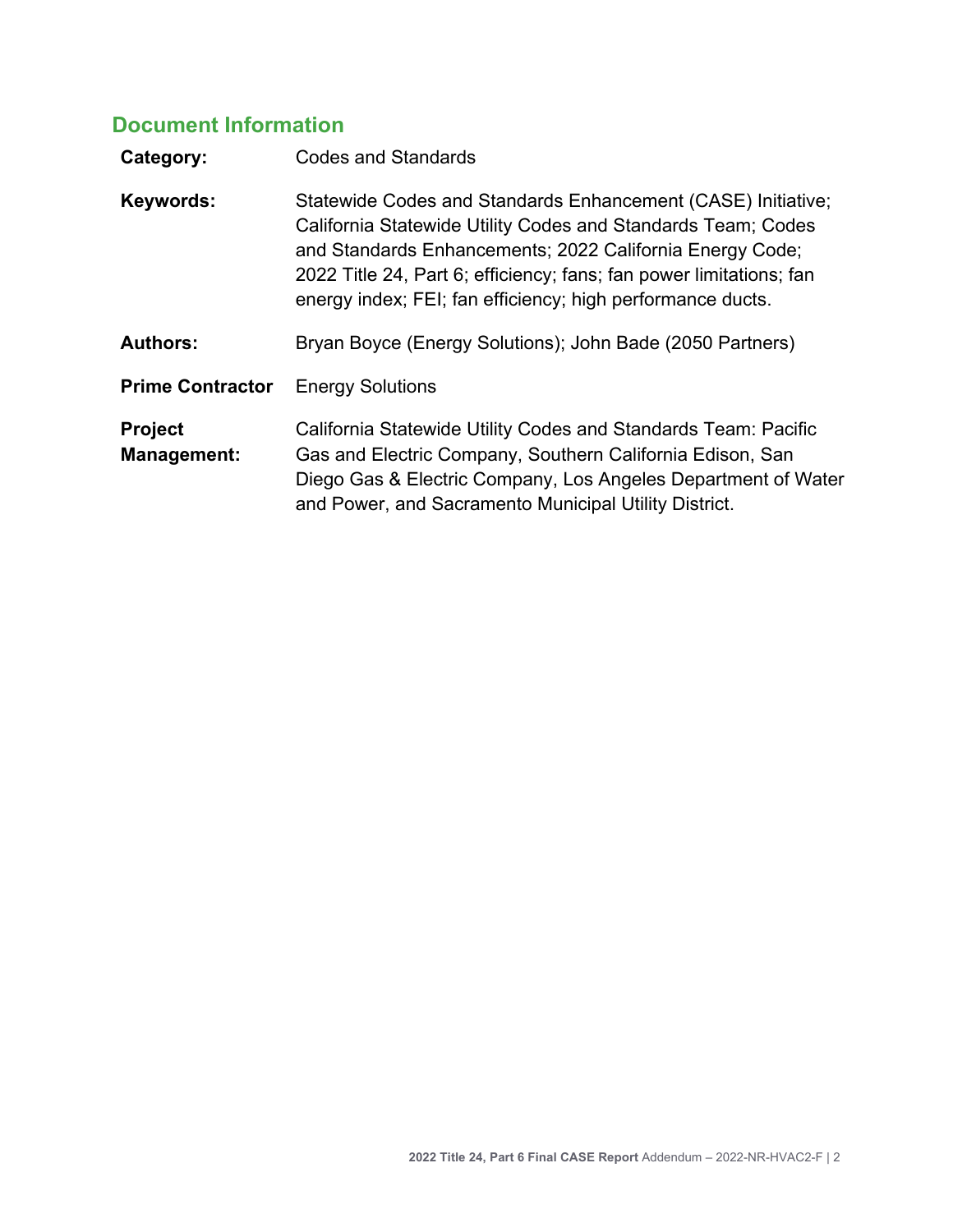## Table of Contents

| Addendum to Nonresidential Air Distribution - Final CASE Report 4 |
|-------------------------------------------------------------------|
|                                                                   |
|                                                                   |
|                                                                   |

## List of Tables

| Table 1: Supply Fan System Reference Pressures (Pref) in. wg for Table 140.4-A 7    |
|-------------------------------------------------------------------------------------|
| Table 2: Exhaust, Relief, Return and Transfer Fan System Reference Pressures (Pref) |
| Table 3: Additions/Alterations – Supply and Return Fan System Reference Pressures   |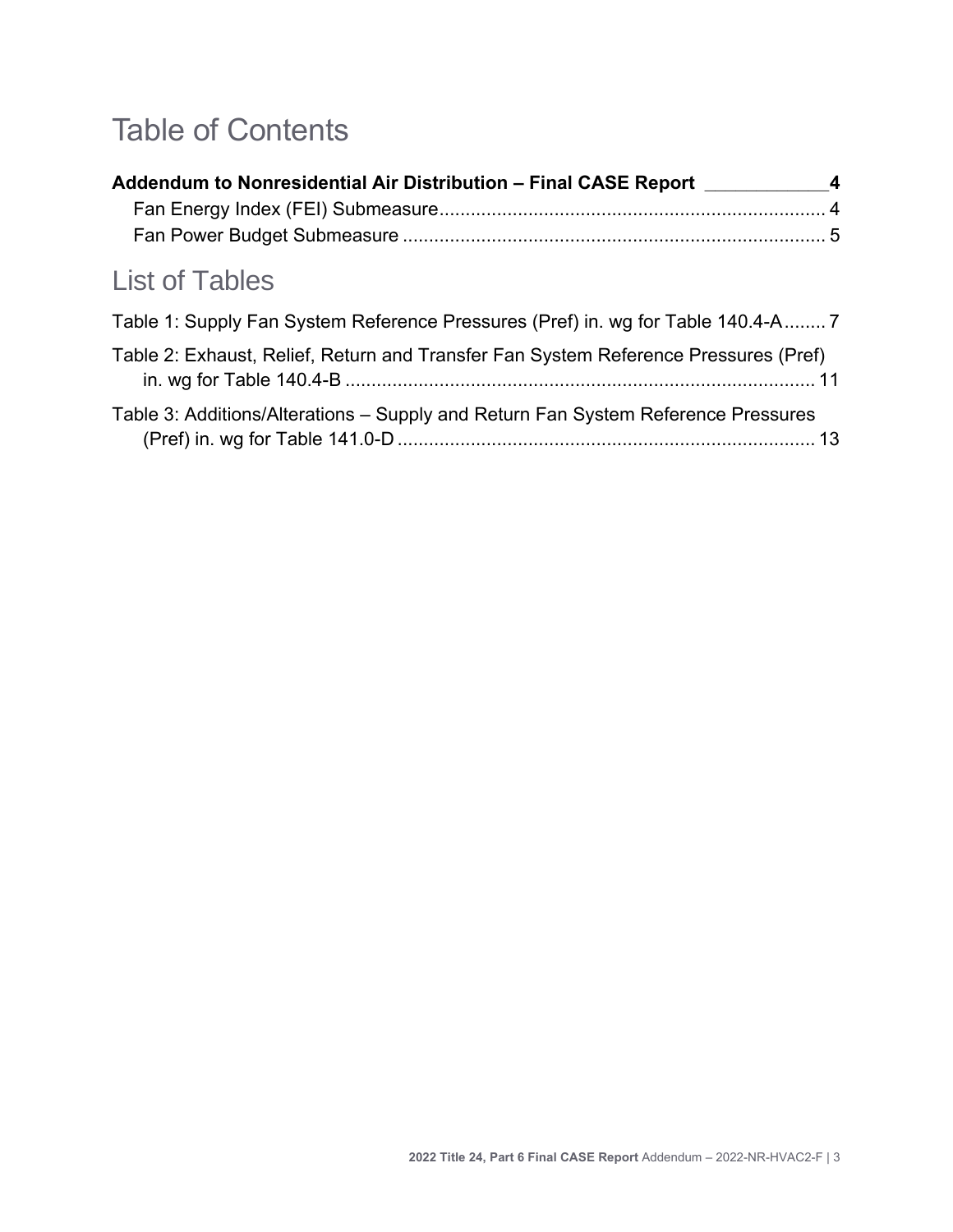## <span id="page-5-0"></span>Addendum to Nonresidential Air Distribution – Final CASE Report

In September 2020, the Statewide CASE Team posted the Air Distribution Final CASE Report to title24stakeholders.com<sup>1</sup> and submitted to the Energy Commission's prerulemaking docket 19-BSTD-03<sup>2</sup>. The report outlined a number of mandatory and prescriptive code change recommendations that deal with improving efficiency of nonresidential air distribution systems. The CASE Report was structured around three submeasures:

- Fan Energy Index (FEI);
- Fan Power Budget; and
- Duct Leakage.

Since the submission of the Final CASE Report, there have been a number of discussions and meetings with stakeholders regarding both the exact list of component allowances as well as the underlying static pressure values chosen for each allowance in the Fan Power Budget submeasure. These discussions and meetings have resulted in recommended adjustments to the allowance tables. In addition, stakeholder feedback to the FEI submeasure has also resulted in changes to the proposed requirements.

The purpose of this Addendum is to detail the changes to the proposed FEI and Fan Power Budget submeasures as compared to the Air Distribution Final CASE Report.

The Statewide CASE Team understands that these changes will result in some impact to the energy savings estimates of this measure. The Statewide CASE Team is still in the process of analyzing the impact of these changes and will publish the new energy, demand, and greenhouse gas savings estimates in the CASE Study Results Report in fall 2021.

## <span id="page-5-1"></span>**Fan Energy Index**

Initially, the Statewide CASE team recommended that the new mandatory FEI requirements be 1.0 for all in-scope fans. This was a slightly more stringent requirement than the ASHRAE 90.1-2019 requirement that fans serving multi-zone VAV systems only had to achieve a 0.95 FEI. However, stakeholder feedback recommended that Title

<sup>1</sup> https://title24stakeholders.com/measures/cycle-2022/air-distribution/

<sup>2</sup> Docket 19-BSTD, TN# 234800,

<sup>0</sup>[3https://efiling.energy.ca.gov/GetDocument.aspx?tn=234800&DocumentContentId=67654](https://efiling.energy.ca.gov/GetDocument.aspx?tn=234800&DocumentContentId=67654)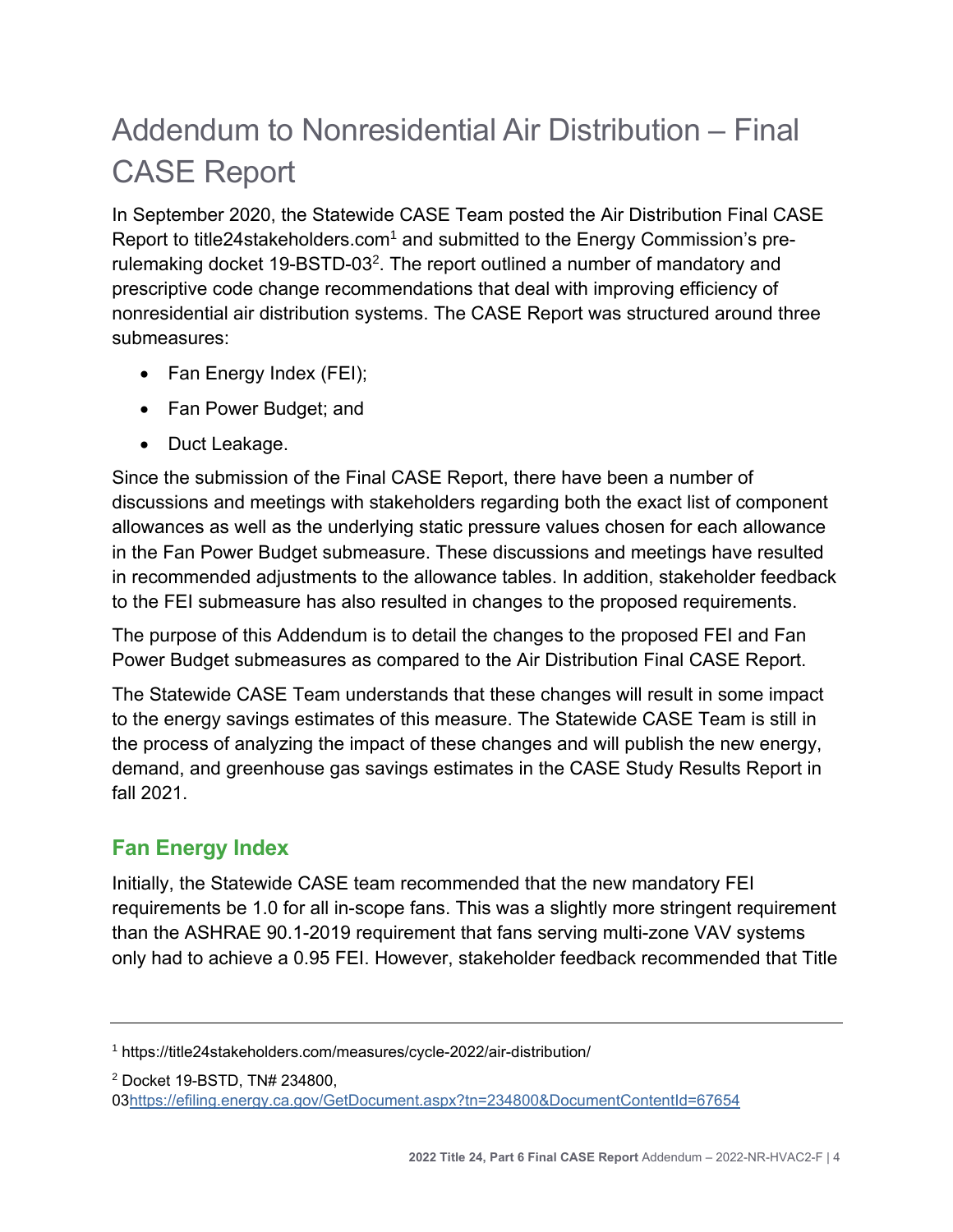24, Part 6 align with ASHRAE 90.1, which the Statewide CASE Team agreed with. Additional stakeholder feedback resulted in Exception 1 to Section 120.10(a) being reworded to make it clearer that its intention is to exclude any products anticipated to have DOE appliance regulations in the near future (i.e., dehumidifying DX-DOAS and computer room ACs).

## **Summary of Changes to FEI Submeasure**

### *Substantive change:*

• Changed MZ-VAV FEI requirement from 1.0 to 0.95.

## *Editorial change:*

• Adjusted language in Exception 1 to Section 120.10(a) intended to exclude any product categories that are subject to upcoming DOE appliance regulations (CRACs & DDX-DOAS).

## <span id="page-6-0"></span>**Fan Power Budget Submeasure**

Since the Final CASE report was posted in September 2020, numerous discussions and engagement with stakeholders has taken place, including with equipment manufacturers, energy efficiency advocates, and the design community. The fan power budget changes originally recommended in the September 2020 CASE Report were substantial and the Statewide CASE Team has continued to be receptive to stakeholder feedback. Every change enumerated below was made in response to a specific stakeholder concern. The changes are intended to make the new fan power budget better reflect actual designs and conditions encountered in the field.

As noted above, the changes resulted from numerous discussions and meetings with stakeholders. However, there are several docketed comments from stakeholders that were particularly important for adjusting the fan power budget submeasure, which are listed for reference:

- $\bullet$  AHRI<sup>3</sup>
- Daikin Applied<sup>4</sup>

<sup>4</sup> Docket 19-BSTD-03, TN # 235314,

https://efiling.energy.ca.gov/GetDocument.aspx?tn=235314&DocumentContentId=68198

<sup>3</sup> Docket 19-BSTD-03, TN # 237084,

https://efiling.energy.ca.gov/GetDocument.aspx?tn=237084&DocumentContentId=70265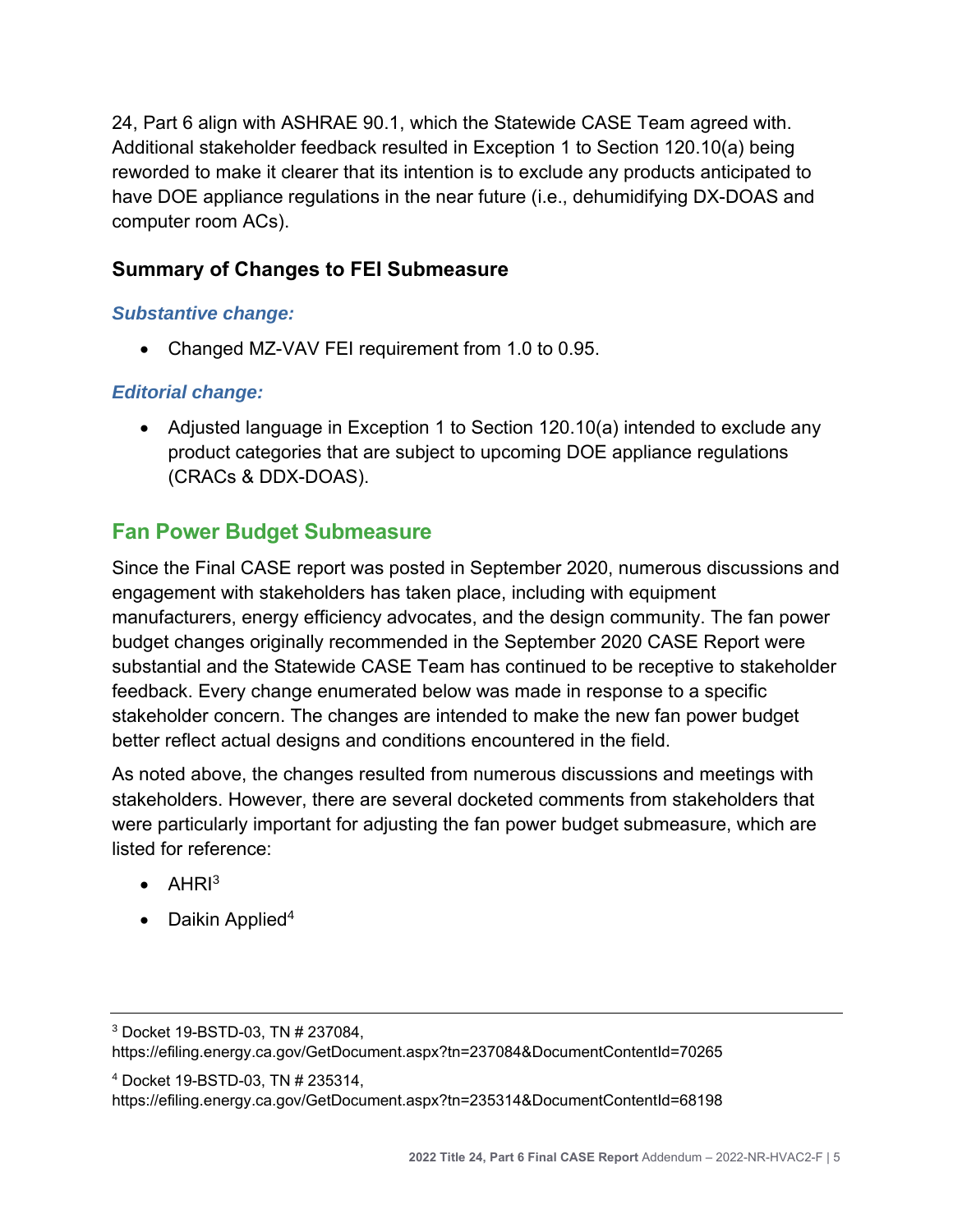- Carrier<sup>5</sup>
- $\bullet$  AHRI $6$
- $\bullet$  Trane<sup>7</sup>
- Carrier $8$

The substantive changes summarized below strike an appropriate balance between addressing stakeholder concerns and preserving the original goals of the submeasure, which were to improve the layout and increase the stringency of the fan power budget.

## **Summary of Changes to Fan Power Budget Submeasure**

## *Substantive changes*

## **Changes from CASE Report to Express Terms**

• Added in credit for zones greater than 6 stories away from the air handling unit  $(0.5")$ .

### **Changes from Express Terms to 45-Day Language**

- Changed the calculated motor and transmission efficiency assumption to include motor controllers for all single zone systems.
- Added an economizer return damper credit to the tables.
- Removed "Terminal re-heat (hydronic or electric resistance)" allowance from Table 140.4-A and added the equivalent static pressure into base allowance.
- Removed "General Odor Control" allowance.

### **Changes from 45-Day to 15Day Language**

• Added in a credit for SZ-VAV systems that can turn down to 50 percent or less of full airflow.

<sup>6</sup> Docket 19-BSTD-01, TN # 238322,

https://efiling.energy.ca.gov/GetDocument.aspx?tn=238322&DocumentContentId=71617

<sup>7</sup> Docket 19-BSTD-01, TN # 238344

https://efiling.energy.ca.gov/GetDocument.aspx?tn=238344&DocumentContentId=71630

<sup>8</sup> Docket 19-BSTD-01, TN # 238418

https://efiling.energy.ca.gov/GetDocument.aspx?tn=238418&DocumentContentId=71720

<sup>5</sup> Docket 19-BSTD-03, TN # 237142, https://efiling.energy.ca.gov/GetDocument.aspx?tn=237142&DocumentContentId=70323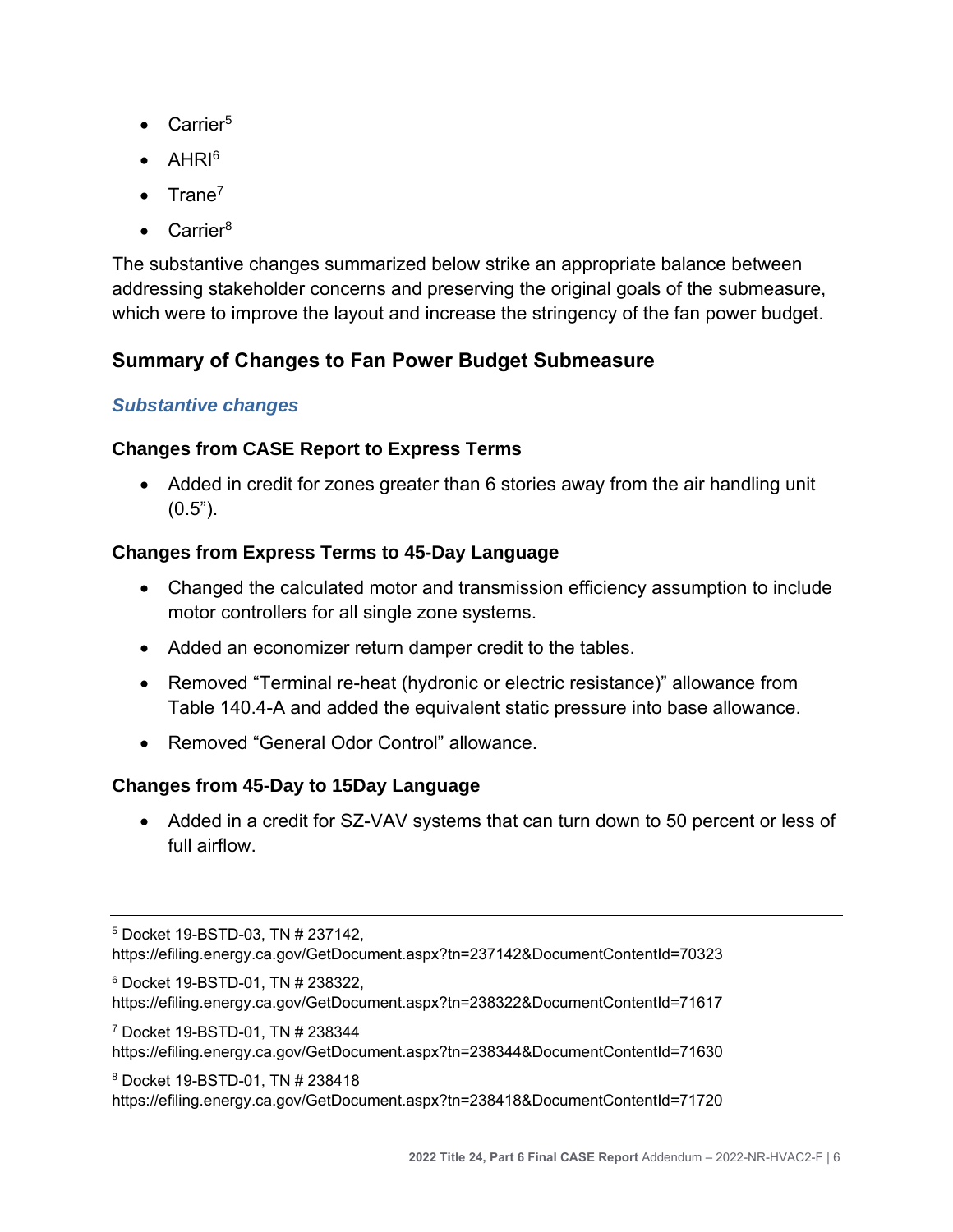- Added in a credit for replacement units that require a conversion curb.
- Changed "sensible only" HRV credit back to "coil runaround loop" which will have the practical impact of sending all sensible HRVs to the energy recovery ventilation rows where they can choose a credit based on the system's ERR value.

#### *Editorial changes*

- Revised order of columns so that they now range from smallest to largest airflow bins.
- Changed "constant volume and single-zone VAV" to "All other fan systems" in column headings.
- Moved MZ-VAV description to the definitions section.
- Changed wording of "gas phase filtration" row to comply with Energy Commission Americans with Disabilities Act (ADA) requirements.
- Combined definitions for exhaust & relief fan systems since the measure itself doesn't distinguish between those two types of systems.

#### **Updates to Tables Showing Underlying Static Pressures**

Appendix N of the Final CASE Report described the underlying methodology necessary to calculate the watts per cubic feet per minute (W/cfm) values that end up in Tables 140.4-A B and Table 141.0-D. Due to the changes highlighted above, there were changes to some of the underlying static pressure values. The static pressure values shown below align with what has been included in the Energy Commission's 15-Day Language. For convenience, all static pressure values have been reproduced in [Table](#page-8-0)  [1,](#page-8-0) [Table 2,](#page-12-0) and [Table 3](#page-14-0) below. Changed static pressure values are highlighted in red.

<span id="page-8-0"></span>**Table 1: Supply Fan System Reference Pressures (Pref) inches of water gauge (in. wg) for Table 140.4-A**

| <b>Airflow</b> | Multi-<br>Zone<br>VAV<br><b>System</b><br>s<br>≤5,000<br>$\mathrm{cfm}^1$ | Multi-<br><b>ZoneVAV</b><br><b>Systems</b><br>>5,000<br>and<br>≤10,000<br>$\mathrm{cfm}^1$ | <b>Multi-Zone</b><br>VAV<br><b>Systems</b><br>>10,000<br>$\text{cfm}^1$ | <b>All Other</b><br>Fan<br><b>Systems</b><br>≤5,000<br>cfm | <b>All Other</b><br>Fan<br><b>Systems</b><br>>5,000<br>and<br>≤10,000<br>cfm | <b>All Other</b><br>Fan<br><b>Systems</b><br>>10,000<br>$\text{cfm}^1$ |
|----------------|---------------------------------------------------------------------------|--------------------------------------------------------------------------------------------|-------------------------------------------------------------------------|------------------------------------------------------------|------------------------------------------------------------------------------|------------------------------------------------------------------------|
|----------------|---------------------------------------------------------------------------|--------------------------------------------------------------------------------------------|-------------------------------------------------------------------------|------------------------------------------------------------|------------------------------------------------------------------------------|------------------------------------------------------------------------|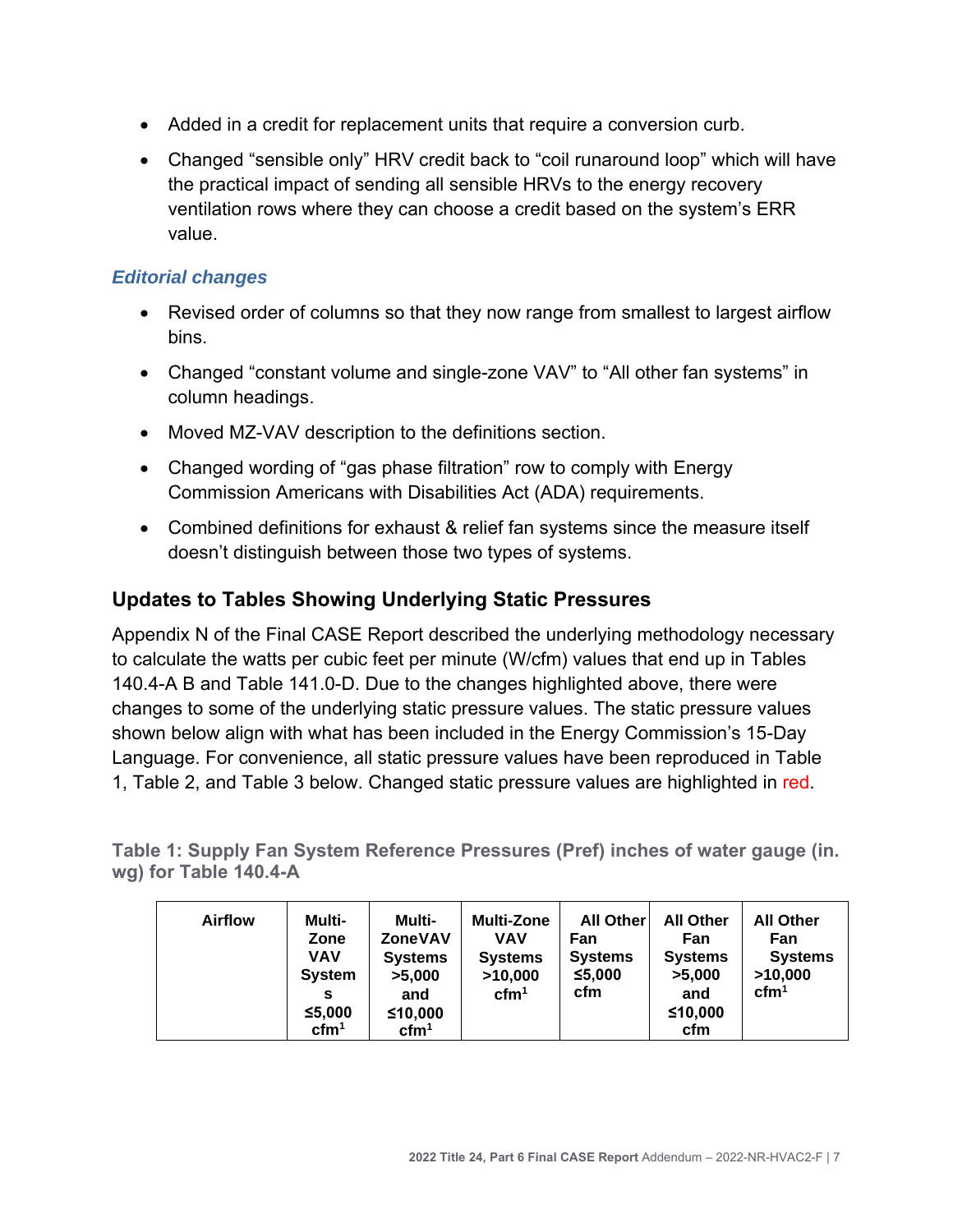| <b>Supply System</b><br><b>Base Allowance</b><br>for AHU serving<br>spaces $\leq 6$<br>floors away).                                                                    | 1.50 | 2.00 | 2.00 | 0.80 |      | 1.00        |
|-------------------------------------------------------------------------------------------------------------------------------------------------------------------------|------|------|------|------|------|-------------|
| <b>Supply system</b><br>base allowance<br>for AHU serving<br>spaces $> 6$ floors<br>away                                                                                | 2.00 | 2.50 | 2.50 | 1.30 | 1.50 | <u>1.50</u> |
| MERV 13 to<br>MERV 16 Filter<br>upstreamof<br>thermal<br>conditioning<br>equipment (two<br>times the clean<br>filter<br>pressure drop) <sup>2</sup>                     | 0.60 | 0.60 | 0.60 | 0.60 | 0.60 | 0.60        |
| MERV 13 to<br><b>MERV</b><br>16 Final filter<br>downstream of<br>thermal<br>conditioning<br>equipment.<br>(two times the<br>clean filter<br>pressure drop) <sup>2</sup> | 1.00 | 1.00 | 1.00 | 1.00 | 1.00 | 1.00        |
| Filtration<br>allowance for $>$<br>MERV 16 or<br><b>HEPA Filter</b><br>(two times the<br>clean filter<br>pressure<br>$\frac{drop}{2}$                                   | 1.50 | 1.50 | 1.50 | 1.50 | 1.50 | 1.50        |
| Central<br>Hydronic<br>heating coil<br>allowance                                                                                                                        | 0.20 | 0.25 | 0.30 | 0.20 | 0.25 | 0.30        |
| Electric heat<br>allowance                                                                                                                                              | 0.20 | 0.20 | 0.20 | 0.20 | 0.20 | 0.20        |
| Gas heat<br>allowance                                                                                                                                                   | 0.30 | 0.30 | 0.40 | 0.25 | 0.30 | 0.40        |
| Hydronic/DX<br>cooling coil or<br>heatpump coil<br>(wet)<br>$\overline{\text{allowance}}^3$                                                                             | 0.60 | 0.60 | 0.60 | 0.60 | 0.60 | 0.60        |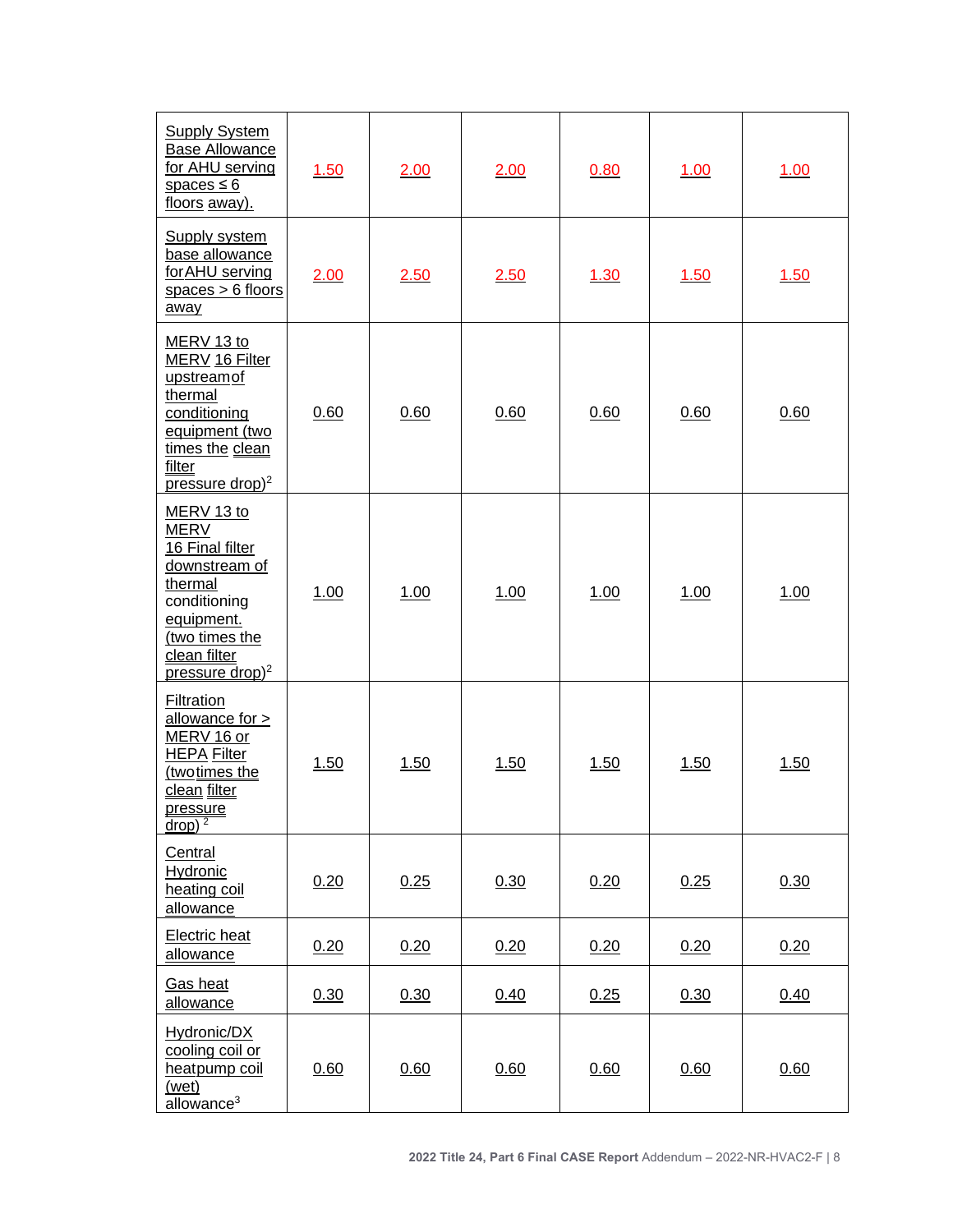| Solid or liquid<br>Desiccant<br>system<br>allowance                                                                                                                                                                                                                                                                                                                            | 0.70 | 0.70 | 0.70 | 0.70 | 0.70 | 0.70 |
|--------------------------------------------------------------------------------------------------------------------------------------------------------------------------------------------------------------------------------------------------------------------------------------------------------------------------------------------------------------------------------|------|------|------|------|------|------|
| <b>Reheat Coil for</b><br>Dehumidification<br>Allowance                                                                                                                                                                                                                                                                                                                        | 0.20 | 0.20 | 0.20 | 0.20 | 0.20 | 0.20 |
| Allowance for<br>Evaporative<br>humidifier/cool<br>erin series with<br>a cooling coil.<br>Valueshown is<br>allowed<br>watts/cfm per<br>1.0 Inches of<br>water gauge<br>(in.w.q.)<br>Determine<br>pressure loss<br>(in.w.g.) at 400<br>fpm or<br>maximum<br>velocity<br>allowed by the<br>manufacturer,<br>whichever is<br>less.<br>[Calculation<br>required, see<br>note<br>41 | 1.00 | 1.00 | 1.00 | 1.00 | 1.00 | 1.00 |
| Allowance for<br>100% Outdoor<br>air system <sup>5</sup> .                                                                                                                                                                                                                                                                                                                     | 0.00 | 0.00 | 0.00 | 0.30 | 0.50 | 0.60 |
| Energy<br>recovery<br>allowance for<br>$0.50 \leq ERR$<br>$< 0.55$ <sup>6</sup>                                                                                                                                                                                                                                                                                                | 0.60 | 0.60 | 0.60 | 0.60 | 0.60 | 0.60 |
| <b>Energy</b><br>recovery<br>allowance for<br>$0.55 \leq$ ERR<br>$< 0.60$ <sup>6</sup>                                                                                                                                                                                                                                                                                         | 0.71 | 0.71 | 0.71 | 0.71 | 0.71 | 0.71 |
| <b>Energy</b><br>recovery<br>allowance for<br>$0.60 \leq ERR$<br>$< 0.65$ <sup>6</sup>                                                                                                                                                                                                                                                                                         | 0.82 | 0.82 | 0.82 | 0.82 | 0.82 | 0.82 |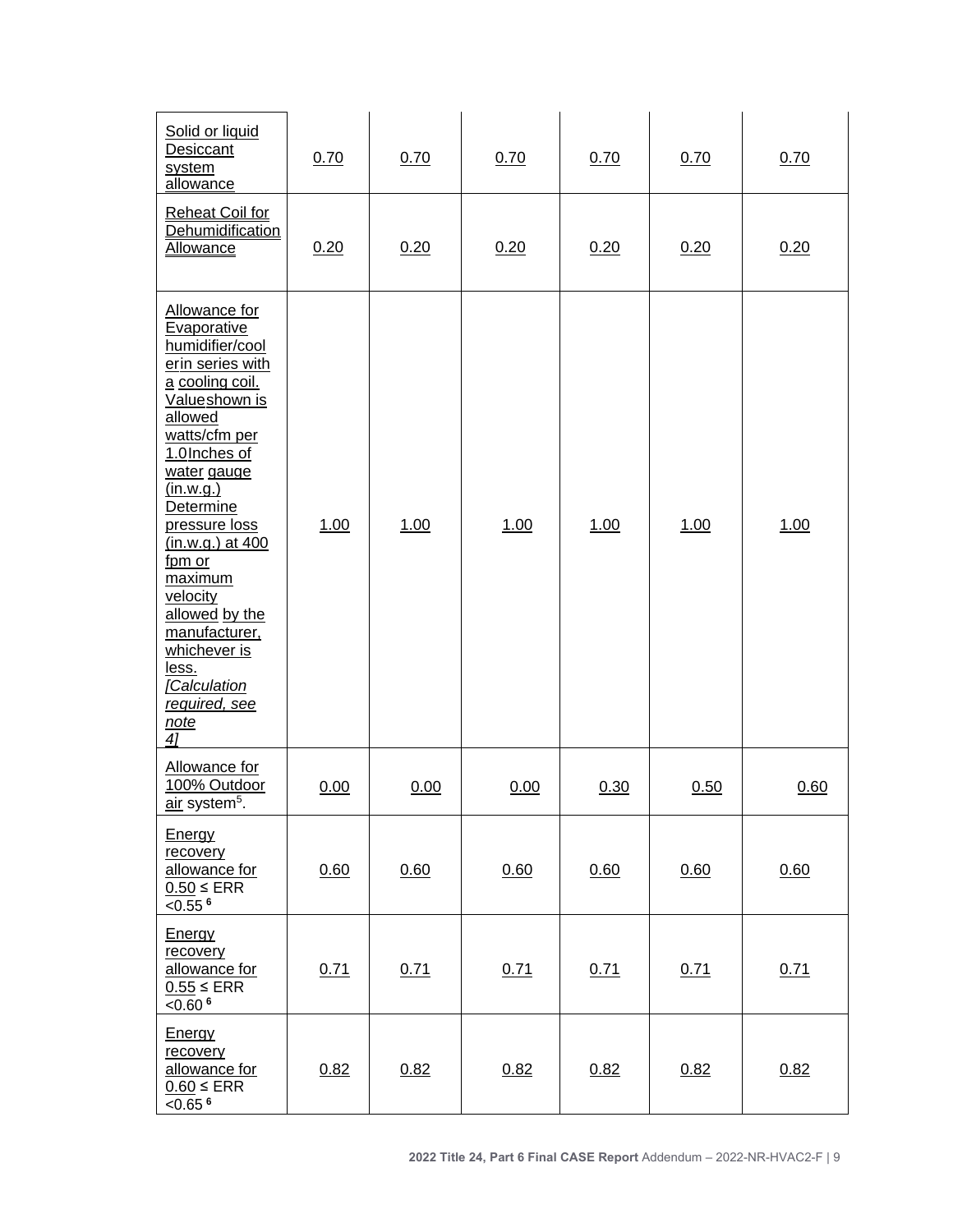| <b>Energy</b><br>recovery<br>allowance for<br>$0.65 \leq$ ERR<br>$< 0.70$ <sup>6</sup>                                                                            | 0.93        | 0.93 | 0.93 | 0.93 | 0.93 | 0.93 |
|-------------------------------------------------------------------------------------------------------------------------------------------------------------------|-------------|------|------|------|------|------|
| <b>Energy</b><br>recovery<br>allowance for<br>$0.70 \leq ERR$<br>$< 0.75$ <sup>6</sup>                                                                            | 1.04        | 1.04 | 1.04 | 1.04 | 1.04 | 1.04 |
| <b>Energy</b><br>recovery<br>allowance for<br>$0.75 \leq ERR$<br>$< 0.80$ <sup>6</sup>                                                                            | 1.15        | 1.15 | 1.15 | 1.15 | 1.15 | 1.15 |
| <b>Energy</b><br>recovery<br>allowance for<br>$ERR \ge 0.80^6$                                                                                                    | 1.26        | 1.26 | 1.26 | 1.26 | 1.26 | 1.26 |
| Coil<br>Runaround<br><b>Loop</b>                                                                                                                                  | 0.60        | 0.60 | 0.60 | 0.60 | 0.60 | 0.60 |
| Allowance for<br>Gas phase<br>filtration. Value<br>shown is<br>allowed w/cfm<br>per1.0 in. wg air<br>pressure drop.<br>[Calculation<br>required, see<br>$note$ 4] | <u>1.00</u> | 1.00 | 1.00 | 1.00 | 1.00 | 1.00 |
| Economizer<br>Return<br><b>Damper</b>                                                                                                                             | 0.20        | 0.20 | 0.20 | 0.20 | 0.20 | 0.20 |
| Air blender<br>allowance                                                                                                                                          | 0.20        | 0.20 | 0.20 | 0.20 | 0.20 | 0.20 |
| Sound<br>attenuation<br>section [fans<br>serving spaces<br>with design<br>background<br>noise<br>goals below<br><b>NC35</b>                                       | 0.15        | 0.15 | 0.15 | 0.15 | 0.15 | 0.15 |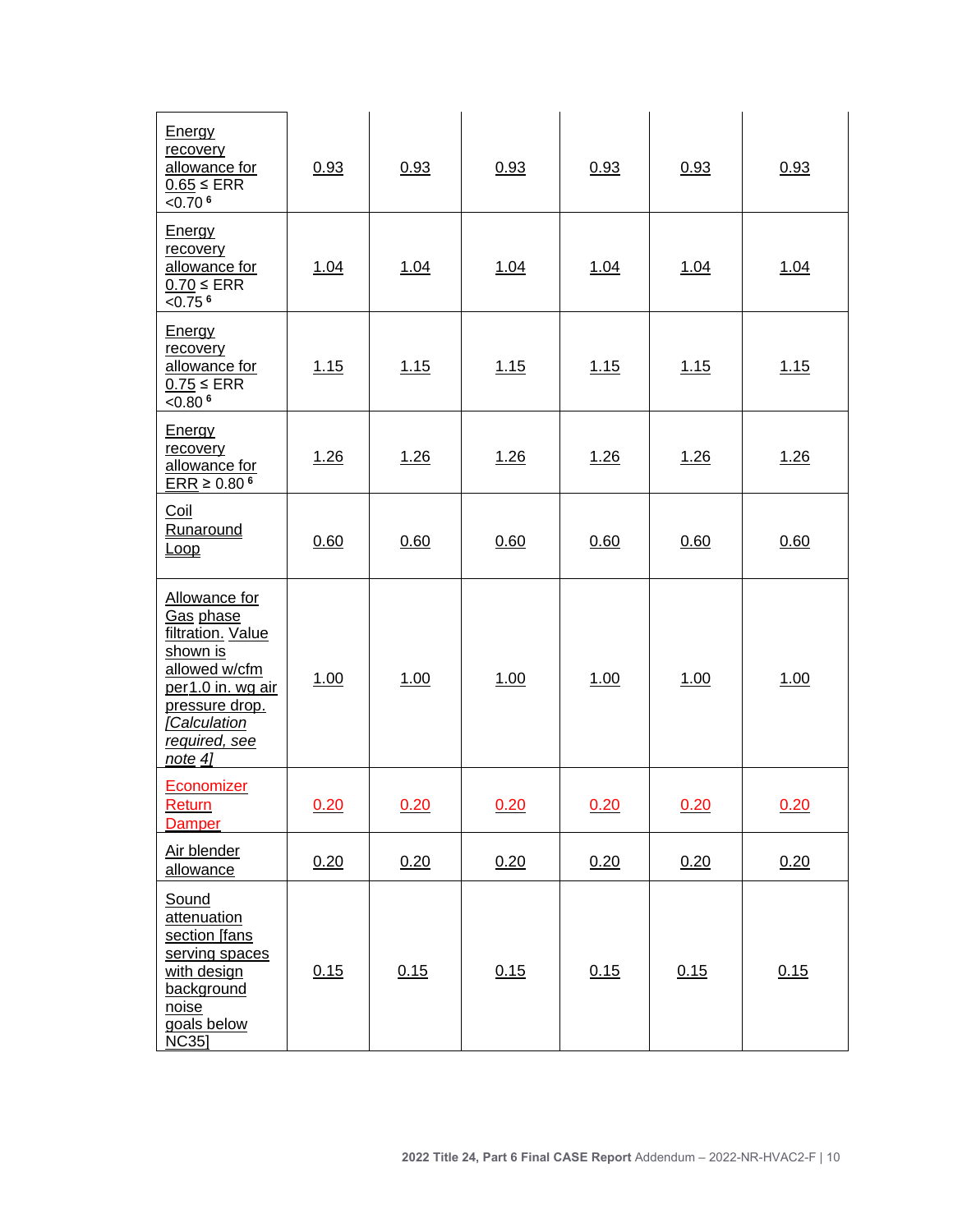| Deduction for<br>systems that<br>feeda terminal<br>unit with a fan<br>with electrical<br>input<br>power < 1kW |      |      |      |      |      |      |
|---------------------------------------------------------------------------------------------------------------|------|------|------|------|------|------|
| Low-turndown<br>single-zone VAV<br>fan systems<br>meeting the<br>requirements in<br>note 7.                   | 0.00 | 0.00 | 0.00 | 0.30 | 0.50 | 0.50 |

Footnotes to Table 140.4-A

- 1. See Section 100.1 for the definition of FAN SYSTEM, MULTI-ZONE VARIABLE AIR VOLUME (VAV).
- 2. Filter fan power allowance can only be counted once per fan system, except fan systems in healthcare facilities, which can claim one of the MERV 13 to 16 filter allowances and the HEPA filter allowance if both are included in the fan system.
- 3. Healthcare facilities can claim this fan power allowance twice per fan system where coil design leaving air temperature is less than 44 °F.
- 4. Power allowance requires further calculation by multiplying the actual inches of water gauge (in.w.g.) of the device/ component by the watts/ cfm in Table140.4-A.
- 5. The 100% outdoor air system must serve 3 or more HVAC zones and airflow during noneconomizer operating periods must not exceed 135% of minimumrequirements in Section 120.1(c)(3).
- 6. Enthalpy Recovery Ratio (ERR) calculated per ANSI/ASHRAE 84-2020.
- 7. A low-turndown single-zone VAV fan system must be capable of and configured to reduce airflow to 50 percent of design airflow and use no more than 30percent of the design wattage at that airflow. No more than 10 percent of the design load served by the equipment shall have fixed loads.

<span id="page-12-0"></span>**Table 2: Exhaust, Relief, Return and Transfer Fan System Reference Pressures (Pref) in. wg for Table 140.4-B**

| Airflow                          | <u>Multi-</u><br>Zone VAV<br>Systems <sup>1</sup><br>≤5,000<br>$\underline{\mathsf{cfm}}$ | Multi-<br>Zone VAV<br>Systems <sup>1</sup><br>>5,000<br>$and$<br>≤10,000<br><u>cfm</u> | Multi-<br>Zone VAV<br>Systems <sup>1</sup><br>>10,000<br><u>cfm</u> | All Other<br><u>Fan</u><br><b>Systems</b><br>≤5,000<br>$\underline{\text{cfm}}$ | All Other<br><u>Fan</u><br><b>Systems</b><br>>5,000<br><u>and</u><br>≤10,000<br>$\underline{\underline{\mathsf{cfm}}}$ | All Other<br><u>Fan</u><br>Systems<br>>10,000<br><u>cfm</u> |
|----------------------------------|-------------------------------------------------------------------------------------------|----------------------------------------------------------------------------------------|---------------------------------------------------------------------|---------------------------------------------------------------------------------|------------------------------------------------------------------------------------------------------------------------|-------------------------------------------------------------|
| Exhaust System Base<br>Allowance | 0.75                                                                                      | 0.95                                                                                   | 1.00                                                                | 0.60                                                                            | 0.65                                                                                                                   | 0.75                                                        |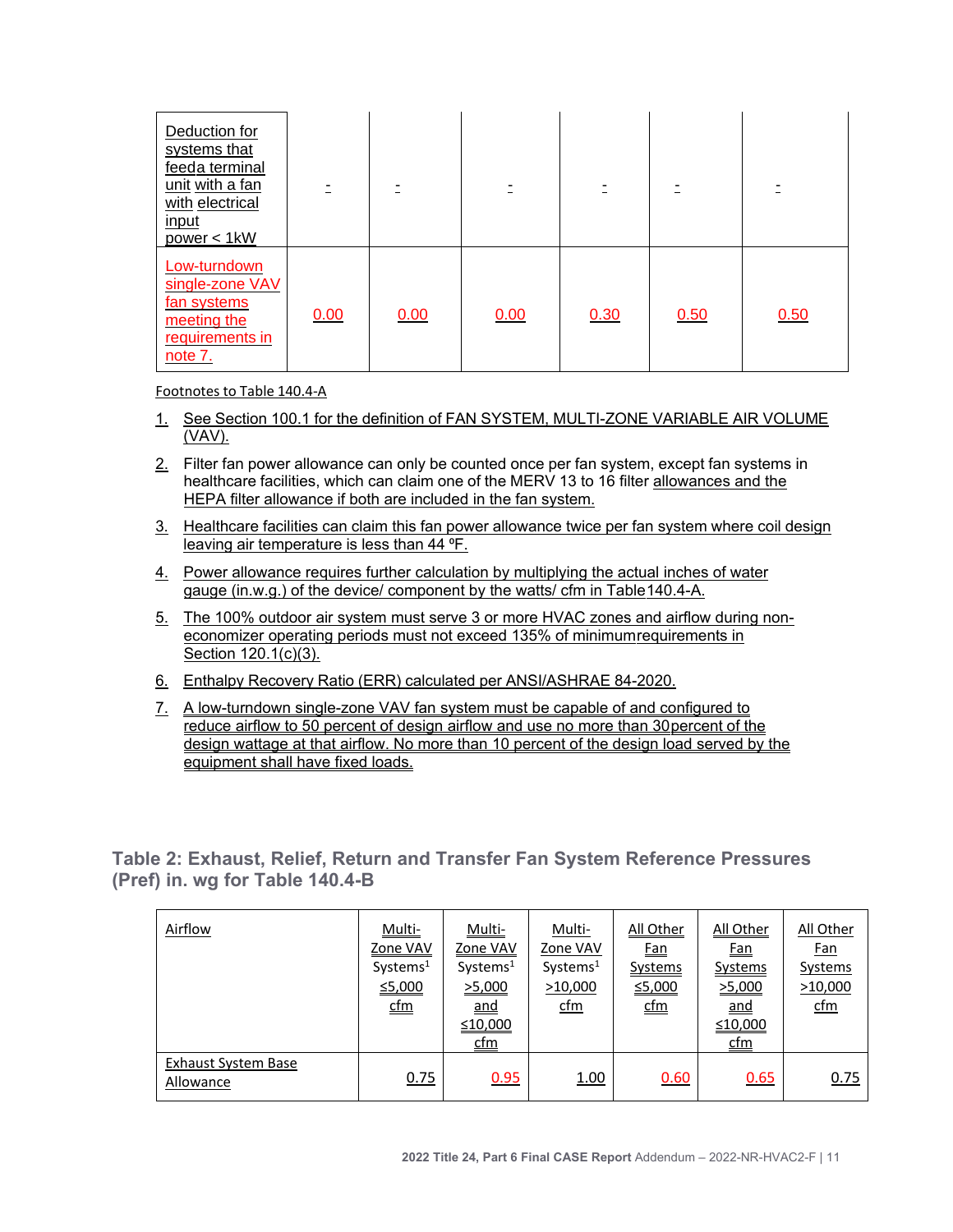| Filter (any MERV value) <sup>2</sup>                                                                                                                                                                                                           | 0.20                                                    | 0.20 | 0.20 | 0.20 | 0.20 | 0.20        |  |
|------------------------------------------------------------------------------------------------------------------------------------------------------------------------------------------------------------------------------------------------|---------------------------------------------------------|------|------|------|------|-------------|--|
| <b>Energy Recovery Allowance</b><br>For $0.50 \leq$ ERR < 0.55 $3$                                                                                                                                                                             | 0.60                                                    | 0.60 | 0.60 | 0.60 | 0.60 | 0.60        |  |
| <b>Energy Recovery Allowance</b><br>For $0.55 \leq$ ERR < 0.60 $3$                                                                                                                                                                             | 0.71                                                    | 0.71 | 0.71 | 0.71 | 0.71 | 0.71        |  |
| <b>Energy Recovery Allowance</b><br>For $0.60 \leq$ ERR < 0.65 $3$                                                                                                                                                                             | 0.82                                                    | 0.82 | 0.82 | 0.82 | 0.82 | 0.82        |  |
| <b>Energy Recovery Allowance</b><br>For 0.65 $\leq$ ERR < 0.70 $3$                                                                                                                                                                             | 0.93                                                    | 0.93 | 0.93 | 0.93 | 0.93 | 0.93        |  |
| <b>Energy Recovery Allowance</b><br>For $0.70 \leq$ ERR < 0.75 $3$                                                                                                                                                                             | 1.04                                                    | 1.04 | 1.04 | 1.04 | 1.04 | <u>1.04</u> |  |
| <b>Energy Recovery Allowance</b><br>For 0.75 $\leq$ ERR < 0.80 $3$                                                                                                                                                                             | 1.15                                                    | 1.15 | 1.15 | 1.15 | 1.15 | 1.15        |  |
| <b>Energy Recovery Allowance</b><br>For ERR $\geq$ 0.80 $^3$                                                                                                                                                                                   | 1.26                                                    | 1.26 | 1.26 | 1.26 | 1.26 | 1.26        |  |
| <b>Coil Runaround Loop</b>                                                                                                                                                                                                                     | 0.60                                                    | 0.60 | 0.60 | 0.60 | 0.60 | 0.60        |  |
| Return or exhaust systems<br>required by code or<br>accreditation standards to<br>be fully ducted, or systems<br>required to maintain air<br>pressure differentials<br>between adjacent rooms                                                  | 0.50                                                    | 0.50 | 0.50 | 0.50 | 0.50 | 0.50        |  |
| Return and/or exhaust<br>airflow control devices<br>required for space<br>pressurization control                                                                                                                                               | 0.50                                                    | 0.50 | 0.50 | 0.50 | 0.50 | 0.50        |  |
| Laboratory and vivarium<br>exhaust systems in high-rise<br>buildings for vertical duct<br>exceeding 75 ft. Value<br>shown is allowed w/cfm per<br>0.25 in. wg for each 100 feet<br>exceeding 75 feet.<br>[Calculation required, see<br>note 4] | 0.25                                                    | 0.25 | 0.25 | 0.25 | 0.25 | 0.25        |  |
| <b>Biosafety cabinet. Value</b><br>shown is allowed w/cfm per<br>1.0 in. wg air pressure drop.<br>[Calculation required, see<br>note 4]                                                                                                        | Pressure drop of device at fan system design condition. |      |      |      |      |             |  |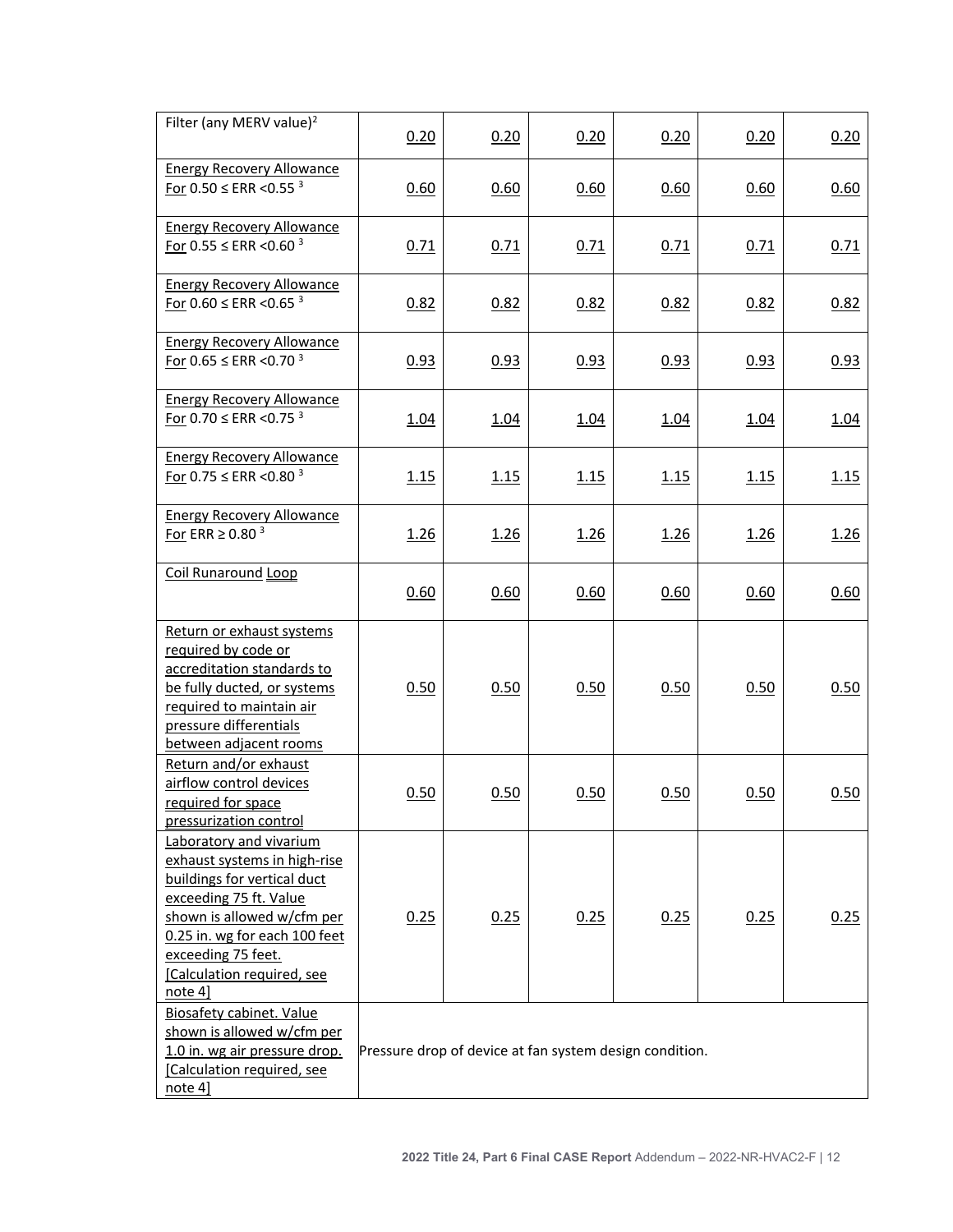| Exhaust filters, scrubbers, or |                                                                            |      |      |      |      |      |
|--------------------------------|----------------------------------------------------------------------------|------|------|------|------|------|
| other exhaust treatment        |                                                                            |      |      |      |      |      |
| required by code or            |                                                                            |      |      |      |      |      |
| standard. Value shown is       | Pressure loss at 400 sfpm or maximum velocity allowed by the manufacturer, |      |      |      |      |      |
| allowed w/cfm per 1.0 in. wg   | whichever is less.                                                         |      |      |      |      |      |
| air pressure drop.             |                                                                            |      |      |      |      |      |
| [Calculation required, see     |                                                                            |      |      |      |      |      |
| note 4                         |                                                                            |      |      |      |      |      |
| Healthcare facility            | 1.00                                                                       | 1.00 | 1.00 | 1.00 | 1.00 |      |
| allowance <sup>5</sup>         |                                                                            |      |      |      |      | 1.00 |
| Sound attenuation section      |                                                                            |      |      |      |      |      |
| [Fans serving spaces with]     |                                                                            |      |      |      |      |      |
| design background noise        | 0.15                                                                       | 0.15 | 0.15 | 0.15 | 0.15 | 0.15 |
| goals below NC35.]             |                                                                            |      |      |      |      |      |

Footnotes to Table 140.4-B

1. See FAN SYSTEM, MULTI-ZONE VARIABLE AIR VOLUME (VAV) in definitions

for Multizone to be classified as a Multi-Zone VAV System.

2. Filter pressure loss can only be counted once per fan system.

3.Enthalpy Recovery Ratio (ERR) calculated per ANSI/ASHRAE 84-2020.

4.Power allowance requires further calculation, multiplying the actual pressure drop (in. wg.) of the device/ component by the watts/cfm in the Table 140.4-B.

5. This allowance can only be taken for healthcare facilities.

#### <span id="page-14-0"></span>**Table 3: Additions/Alterations – Supply and Return Fan System Reference Pressures (Pref) in. wg for Table 141.0-D**

| <b>Airflow</b>                                                                                                 | Multi-<br>ZoneVAV<br>Systems <sup>1</sup><br><u>≤5,000</u><br>cfm | <b>Multi-Zone</b><br><b>VAV</b><br>Systems <sup>1</sup><br><u>&gt;5,000 and</u><br>$≤10,000$ cfm | <b>Multi-Zone</b><br><b>VAV</b><br>Systems <sup>1</sup><br>$>10,000$ cfm | All Other Fan<br><b>Systems</b><br>≤5,000 cfm | <b>All OtherFan</b><br><b>Systems</b><br>>5,000<br>and<br>≤10,000<br>cfm | <b>All Other</b><br>Fan<br><b>Systems</b><br>>10,000<br>cfm |
|----------------------------------------------------------------------------------------------------------------|-------------------------------------------------------------------|--------------------------------------------------------------------------------------------------|--------------------------------------------------------------------------|-----------------------------------------------|--------------------------------------------------------------------------|-------------------------------------------------------------|
| <b>Supply Fan</b><br>System<br>Additional<br><b>Allowance</b>                                                  | 0.60                                                              | 0.60                                                                                             | 0.60                                                                     | 0.60                                          | 0.60                                                                     | 0.60                                                        |
| <b>Supply Fan</b><br><b>System</b><br><b>Additional</b><br>Allowance In<br>Unit with<br><b>Adapter</b><br>Curb | 0.14                                                              | 0.17                                                                                             | 0.24                                                                     | $\bf{0}$                                      | $\bf{0}$                                                                 | $\bf{0}$                                                    |